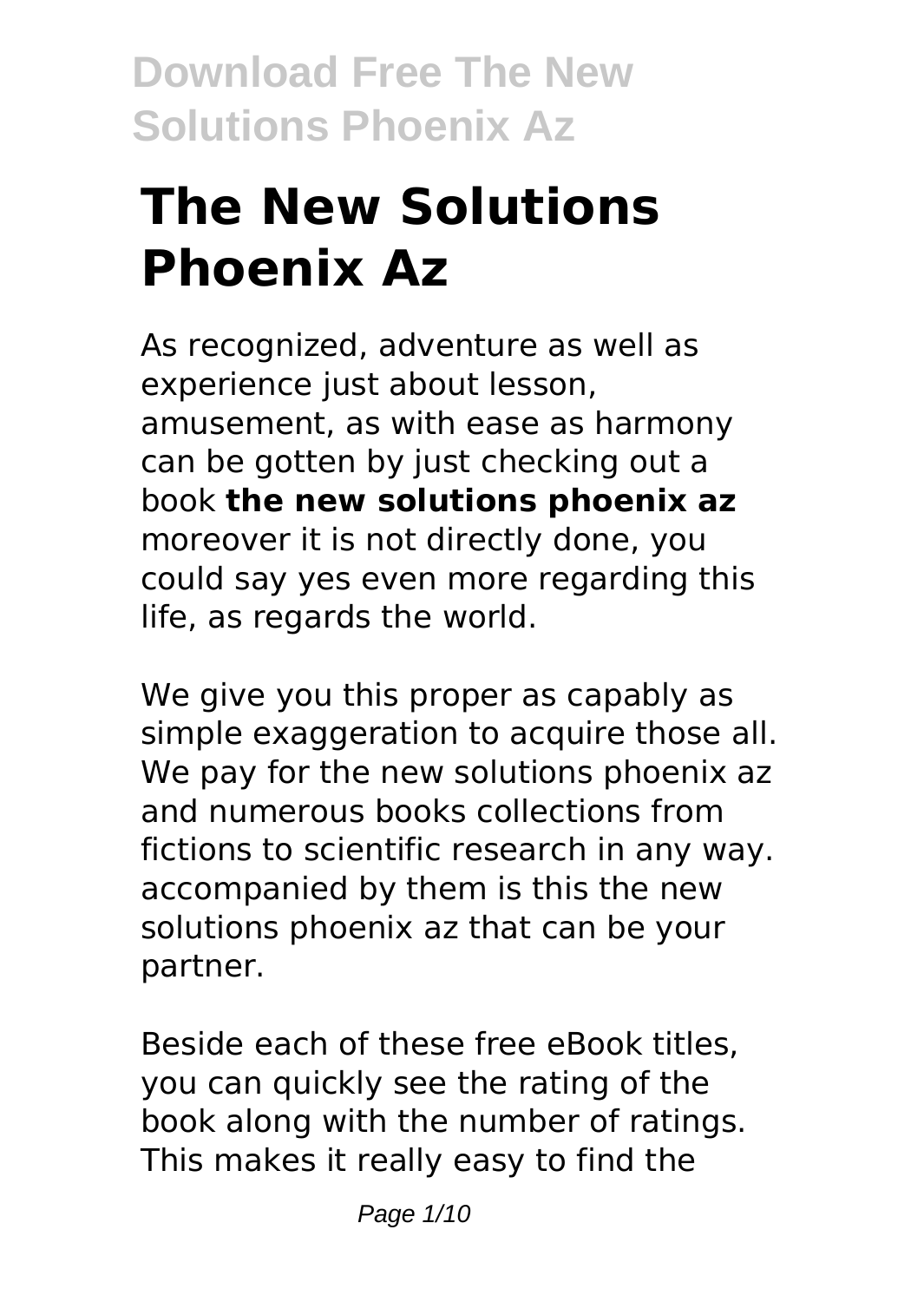most popular free eBooks.

### **The New Solutions Phoenix Az**

Get directions, reviews and information for Craig Shell's The New Solution in Phoenix, AZ. Craig Shell's The New Solution 4430 N 23rd Ave Phoenix AZ 85015. 5 Reviews (602) 266-7527 Website. Menu & Reservations Make Reservations . Order Online Tickets Tickets See ...

#### **Craig Shell's The New Solution 4430 N 23rd Ave Phoenix, AZ ...**

Craig Shell's the New Solution Halfway House Phoenix, AZ. Contact Information. 4430 N 23rd Ave Phoenix, AZ - 85015 (602) 266-7527 Click to call There are no comments. Be the first to leave one below. thenewsolution@5a.org Go To Website Go to Facebook. About Craig Shell's the New Solution.

### **Craig Shell's the New Solution - Halfway Houses**

The New Solutions Phoenix Az Author: th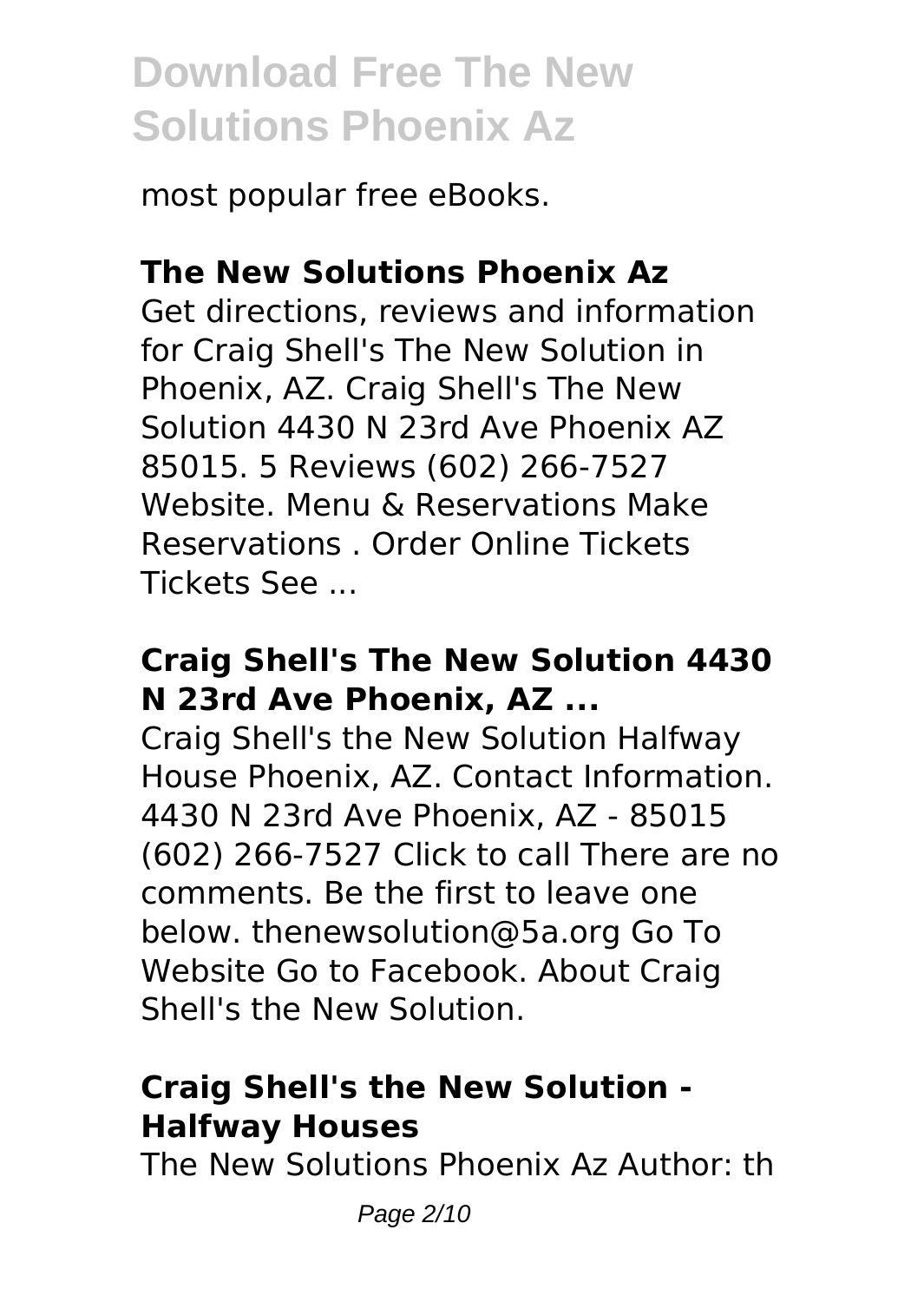ebrewstercarriagehouse.com-2020-11-1 3T00:00:00+00:01 Subject: The New Solutions Phoenix Az Keywords: the, new, solutions, phoenix, az Created Date: 11/13/2020 12:41:44 AM

#### **The New Solutions Phoenix Az**

Find 1 listings related to The Solutions Halfway House in Phoenix on YP.com. See reviews, photos, directions, phone numbers and more for The Solutions Halfway House locations in Phoenix, AZ.

#### **The Solutions Halfway House in Phoenix, AZ with Reviews ...**

New Health Solutions LLC is an Arizona Domestic L.L.C. filed on January 21, 2014. The company's filing status is listed as Good Standing and its File Number is L18991007. The Registered Agent on file for this company is Brian Deatherage and is located at 8050 N 19th Ave #174, Phoenix, AZ 85021.

### **New Health Solutions LLC in Phoenix, AZ | Company Info ...**

Page 3/10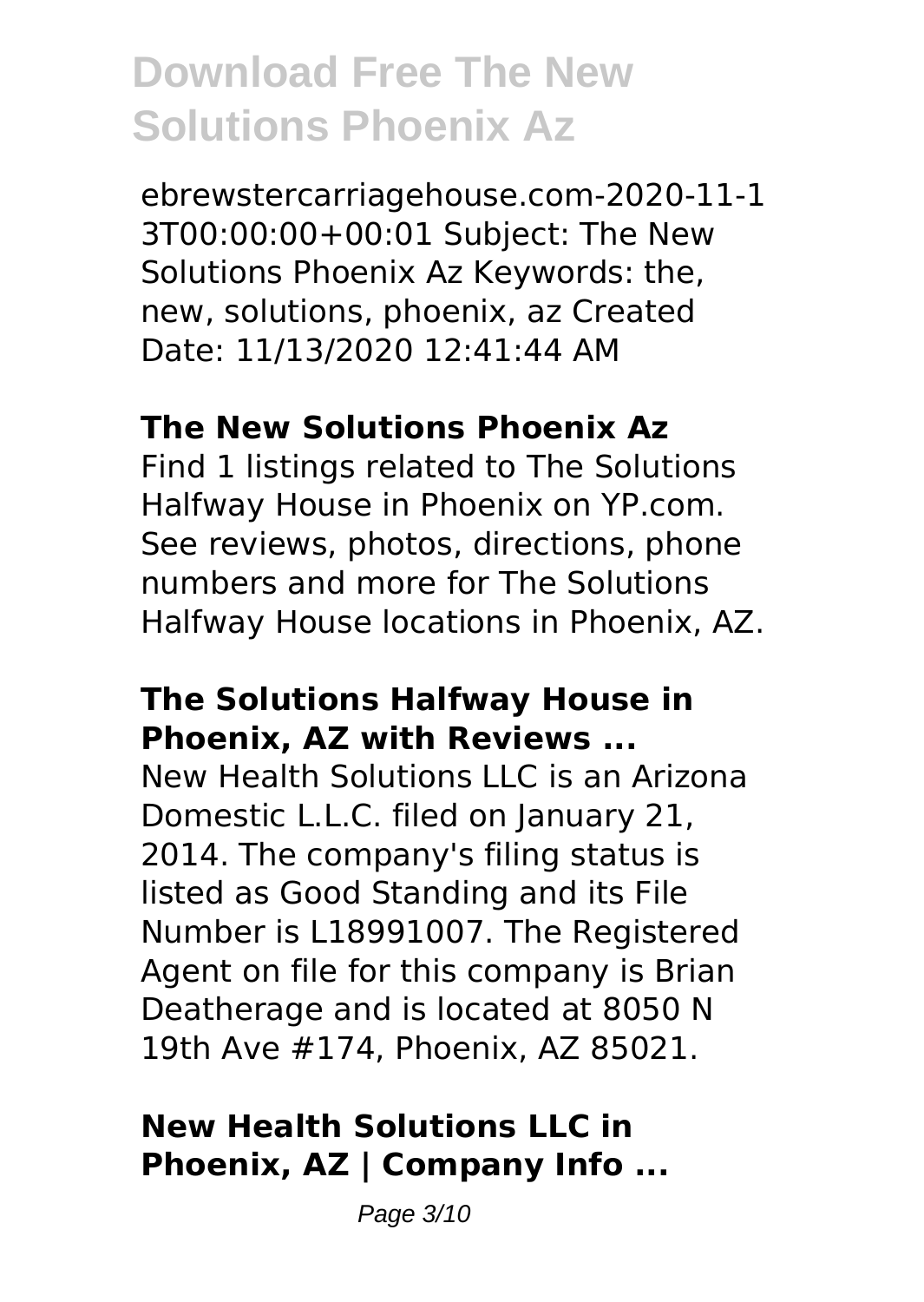Modular Solutions is helping design alternative materials to help add value and life cycle to your new modular building. read more. VIEW ALL. Modular Solutions Ltd. 5439 S 43rd Ave Phoenix, AZ 85041. 800-441-8577 X1. Contact Us. Let's discuss your project needs. Name. Email Address. Message.  $14 + 15 =$ 

#### **Modular Solutions Ltd | Modular Buildings**

WELCOME TO AZ SUN SOLUTIONS. By using the highest quality motorized screen systems, rolling shutters and retractable awnings, AZ Sun Solutions main goal is to enable home owners and businesses to use every part of their structure and open space without worrying about the hot Arizona sun.Our company is headquartered in Phoenix, AZ and we are happy to be serving the whole Phoenix Valley.

### **Phoenix, AZ - AZ Sun Solutions - Patio Screens, Awnings ...**

We have moved!!! More space and more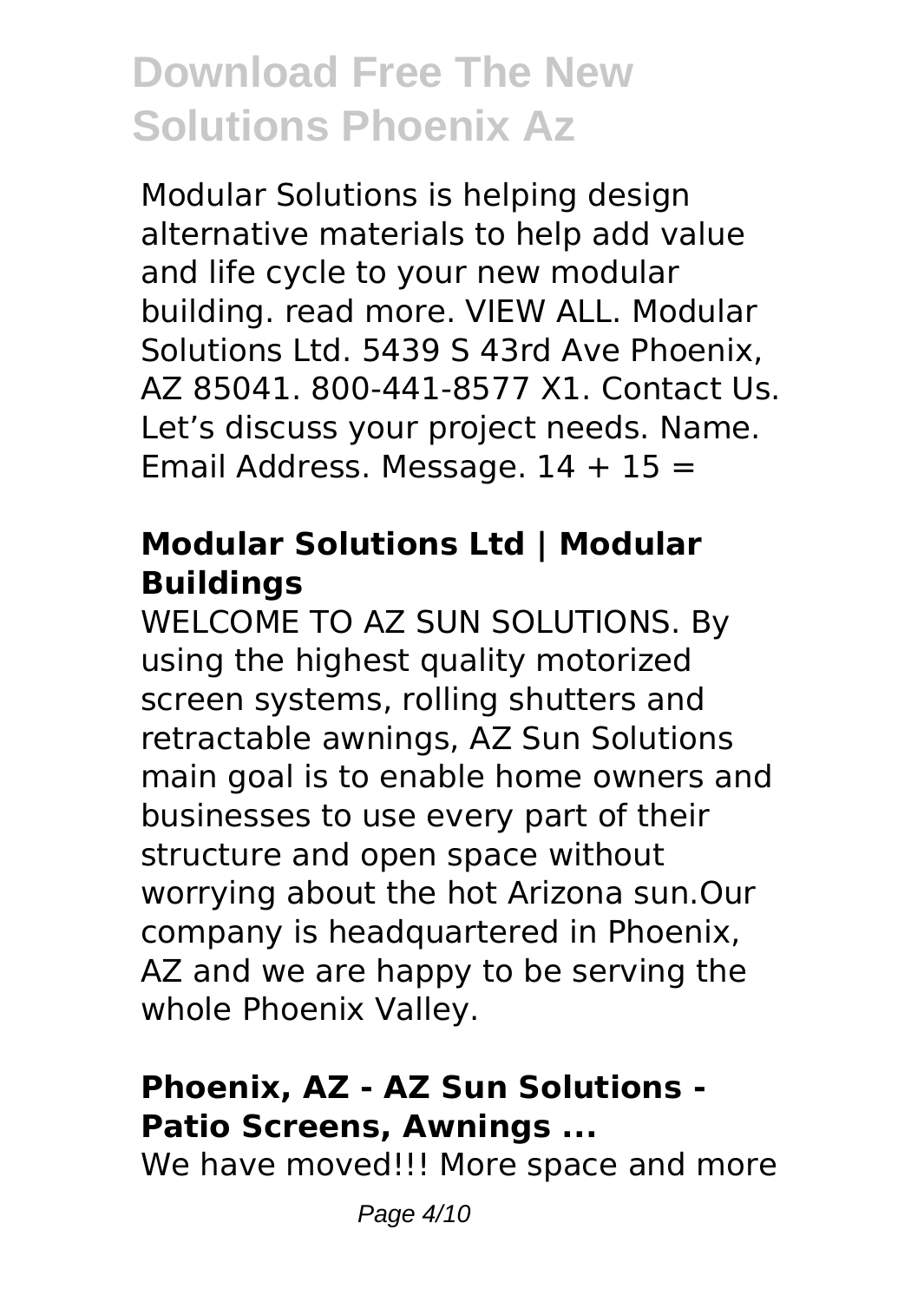tack! Come see us at our new location! Address: 3143 E Greenway Rd. Ste 601 Phoenix, AZ 85032 Note: Currently seeking tack items and saddles in excellent condition as well as show wear from most all disciplines.

### **Shopify | Shopify**

Arizona Sub Metering Solutions along with our parent company Arizona Consolidated Services, LLC has established relationships with many home owners associations throughout the Valley. Because of this we see the difficulties many associations face in achieving cost reductions needed to accomplish long over due projects within their communities.

#### **azsubmeteringsolutions.com - Call 602-595-2356**

24/7 Snake Removal and Rattlesnake Control in Phoenix and Tucson. For immediate response rattlesnake removal, 24/7, call 480-237-9975 in Phoenix, or 520-308-6211 for Tucson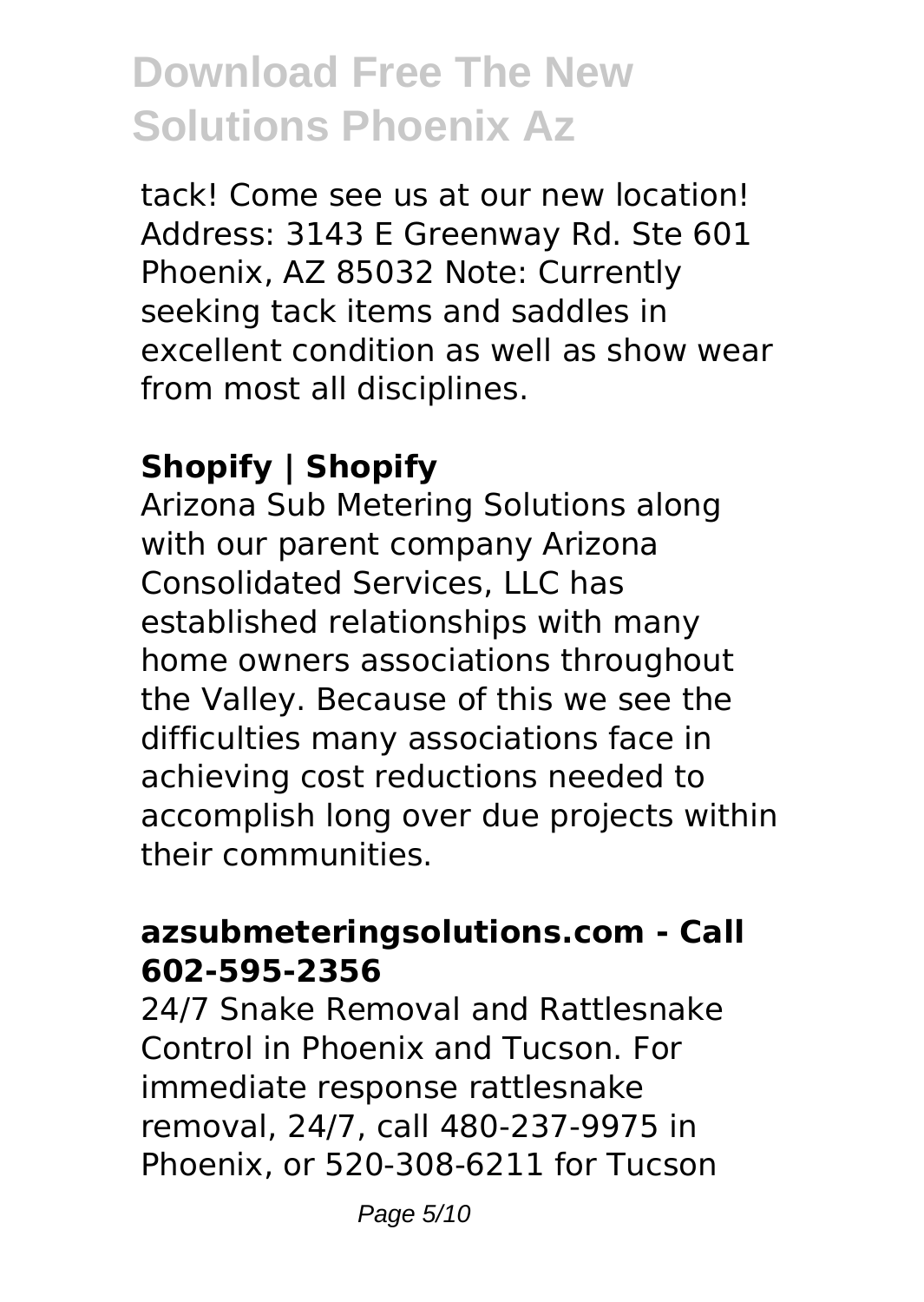Snake Removal. Snakes are part of living in the desert.

#### **Phoenix Snake Removal and ... - Rattlesnake Solutions**

Phoenix Water Solutions in Tempe, AZ has a new customer form for our clients to indicate their billing preferences. We automatically send you emails of new bills posted into your online account. Do not hesitate to browse through our website and fill out the form. If you have questions, contact us.

### **New Bill Payment Form, Tempe, AZ | Phoenix Water Solutions**

With beautiful new showers built from industry-leading materials, there is no better choice to remodel your bathroom in Phoenix, AZ than our top-rated shower replacement company. When creating a custom shower replacement with Optum Home Solutions, you will have access to the following premier benefits and features: Space-saving, neo-angle ...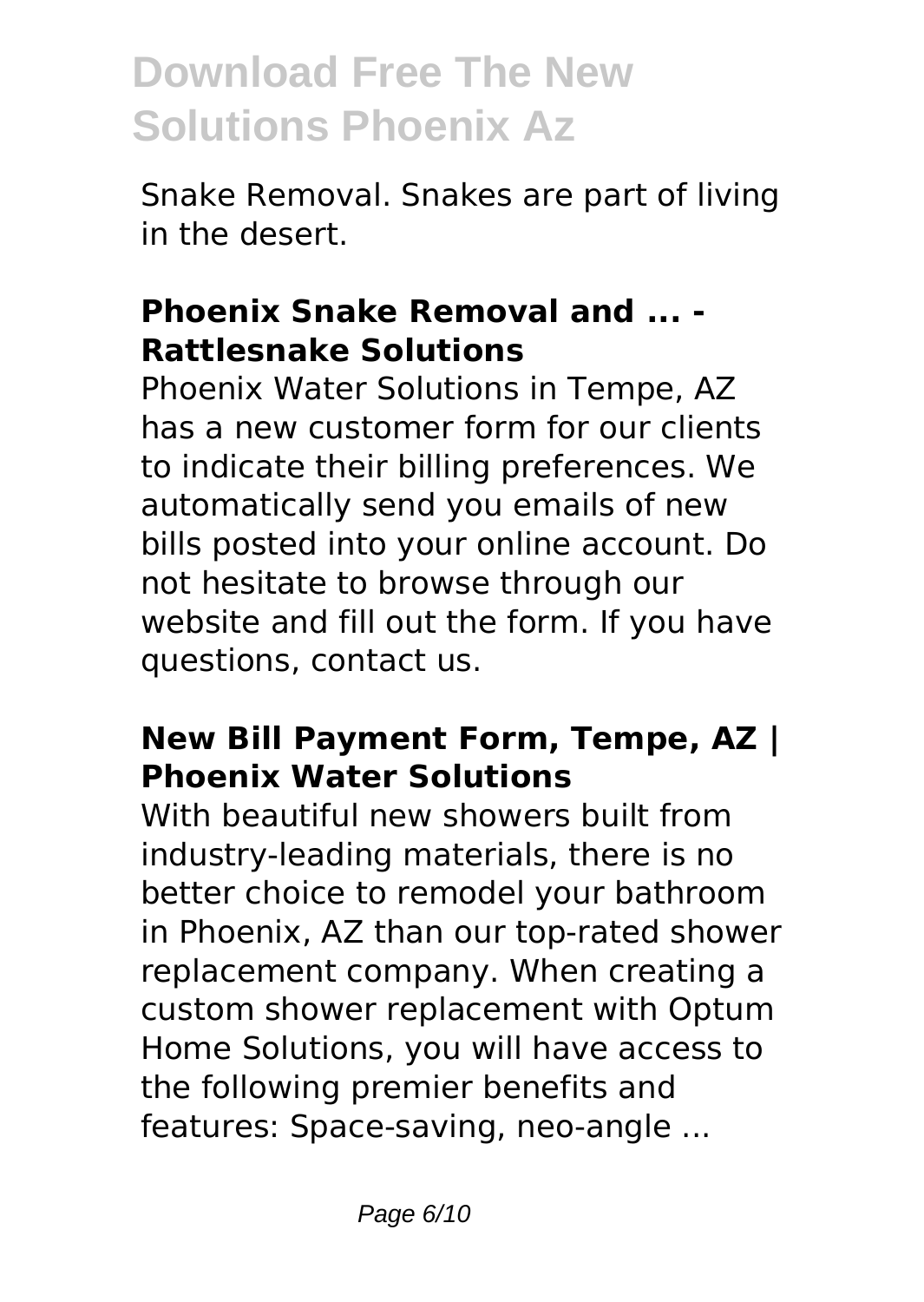#### **Phoenix Showers | New Showers | AZ ... - Optum Home Solutions**

Mailing: 3517 E Robin Lane, Phoenix, AZ 85050. Excellence is the new Green Professional & Top-Quality Weed Control / Turf & Ornamental Pest Control / Fertilization services serving commercial, residential, HOA, and industrial customers in greater Phoenix metro areas! Customer Reviews Bing · Yelp · Facebook

#### **Phoenix Weed Control Pest Control Tree Spraying Fertilizer**

NEW HOME SOLUTIONS: ARIZONA TRADE NAME: WRITE REVIEW: Address: 20244 N. 31st Ave #2035 Phoenix, AZ 85027: Registered Agent: Matthew White: Filing Date: April 06, 2016: File Number: 643834: Contact Us About The Company Profile For New Home Solutions

### **New Home Solutions - Lutz FL, Mountain Green UT, and ...**

11 reviews of Aquatic Solutions Pool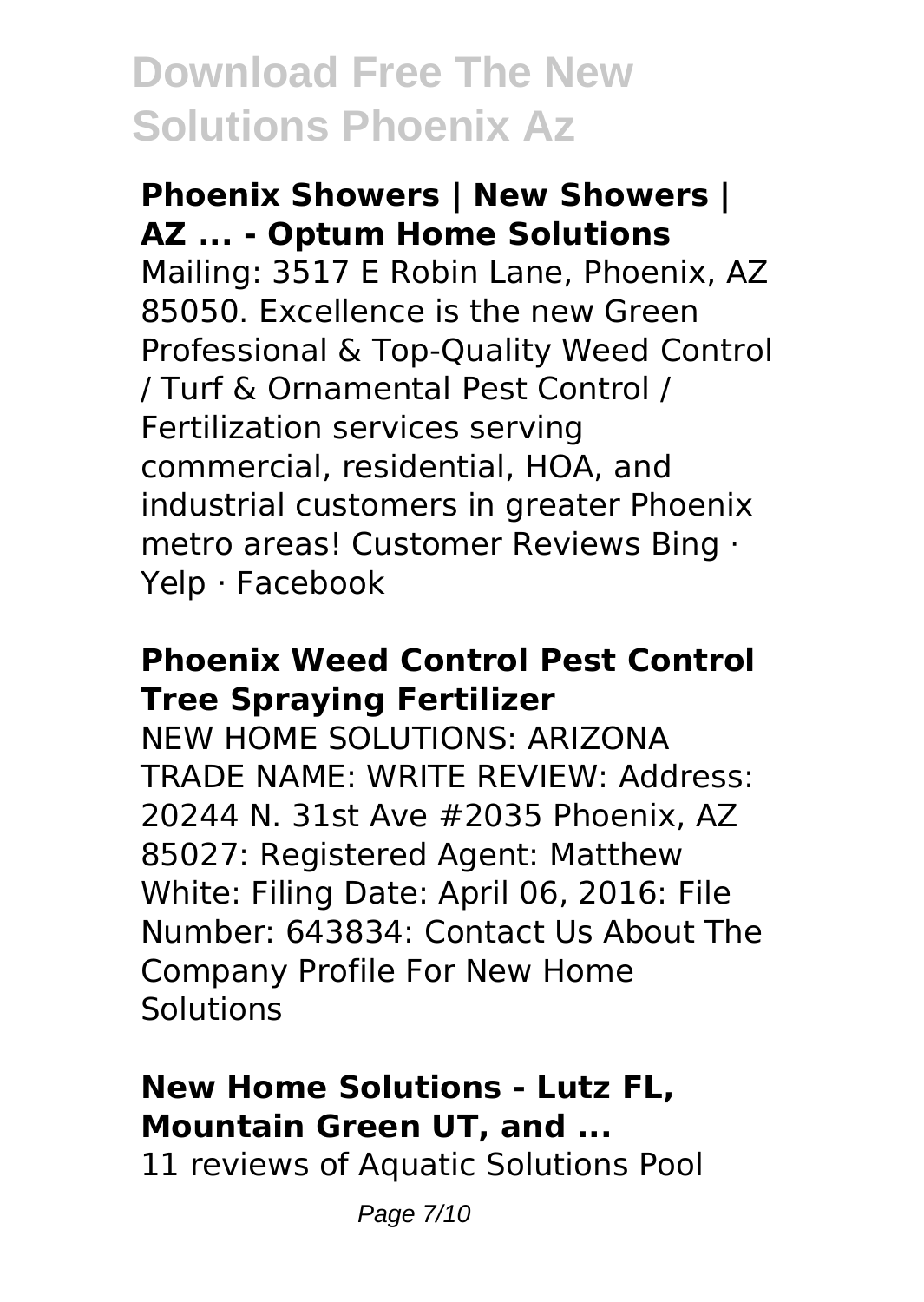Care "I usually don't do many reviews but I thought I would mention that Aquatic Solutions does a great job with my pool service. I have been using them for about 6 months now. I have a Hayward Sense and Dispense system which automatically dispenses the right amount of acid and chlorine that I had before Glen took on my account.

#### **Aquatic Solutions Pool Care - Phoenix, AZ - Yelp**

Alcoholism & Addiction Assistance Association (5A) Helps People on the Addiction Recovery Path To Maintain Their Sobriety. 5A has provided a solid ground for newly sober people to claim Sobriety as their foundation.

#### **5A - Alcoholism & Addiction Recovery Assistance**

At Applied Hearing Solutions, you can expect the highest quality audiological care available, right here in Phoenix, Arizona. We provide a range of services including hearing testing, hearing aid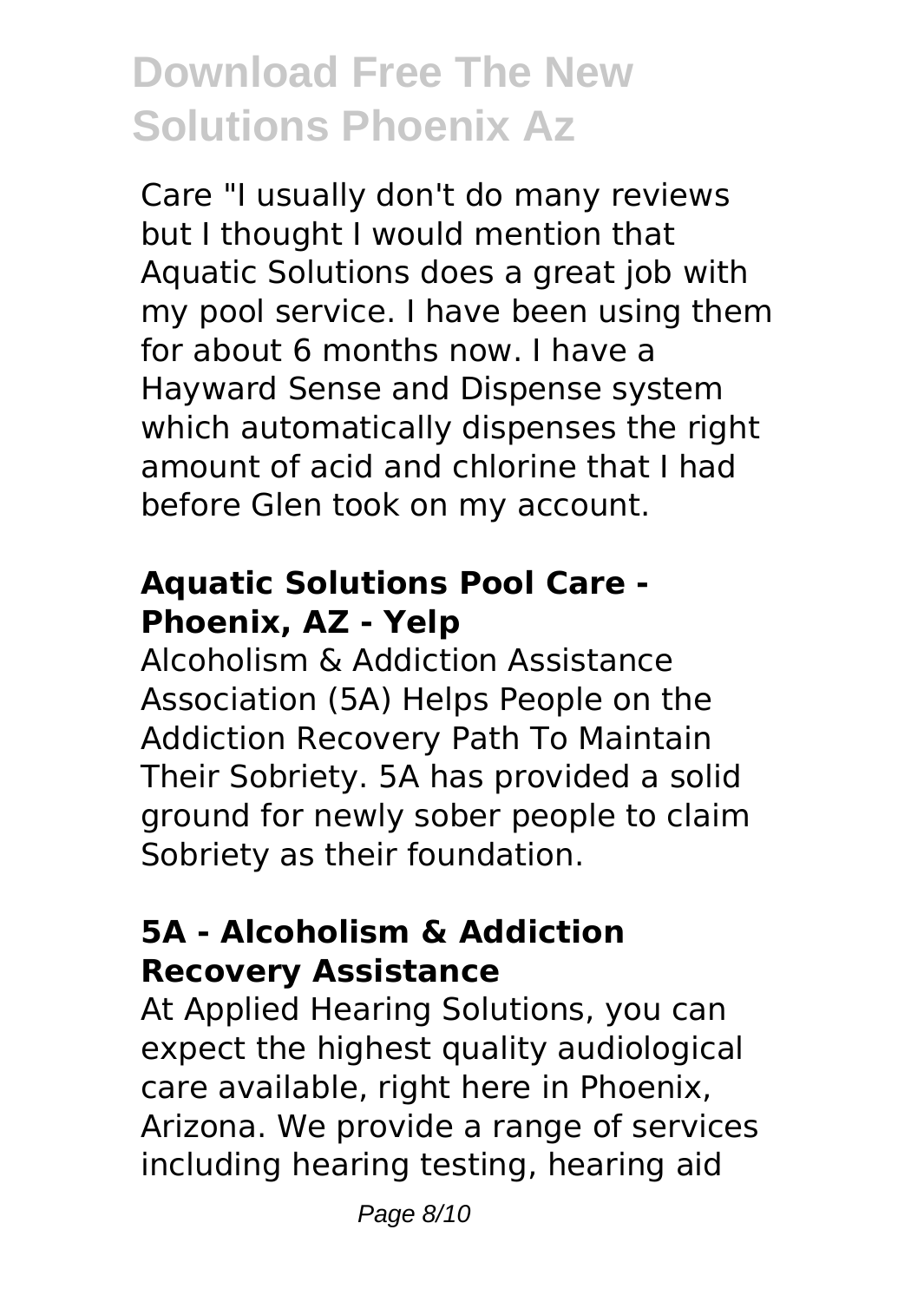fittings, tinnitus management and much more.

#### **Audiologist in Phoenix | Applied Hearing Solutions**

Mosaic Design Solutions Shop our selection of custom mosaic tile, made-toorder by hand in Phoenix, AZ. Experience the quality of American manufacturing delivered in 2-3 weeks.

### **Design Without Limits | Custom Mosaic Tiles Made in USA**

Jamie and Kevin Oestmann are the owners of Solutions Shutters & Blinds and have been providing high-quality window fashions, professional installation, competitive pricing, and superior customer service. We've been beautifying homes with custom blinds and shutters in Chandler AZ, Gilbert AZ, Mesa AZ and Queen Creek AZ since 2003

#### **Shutters and Blinds - Solutions Shutters and Blinds**

Page 9/10